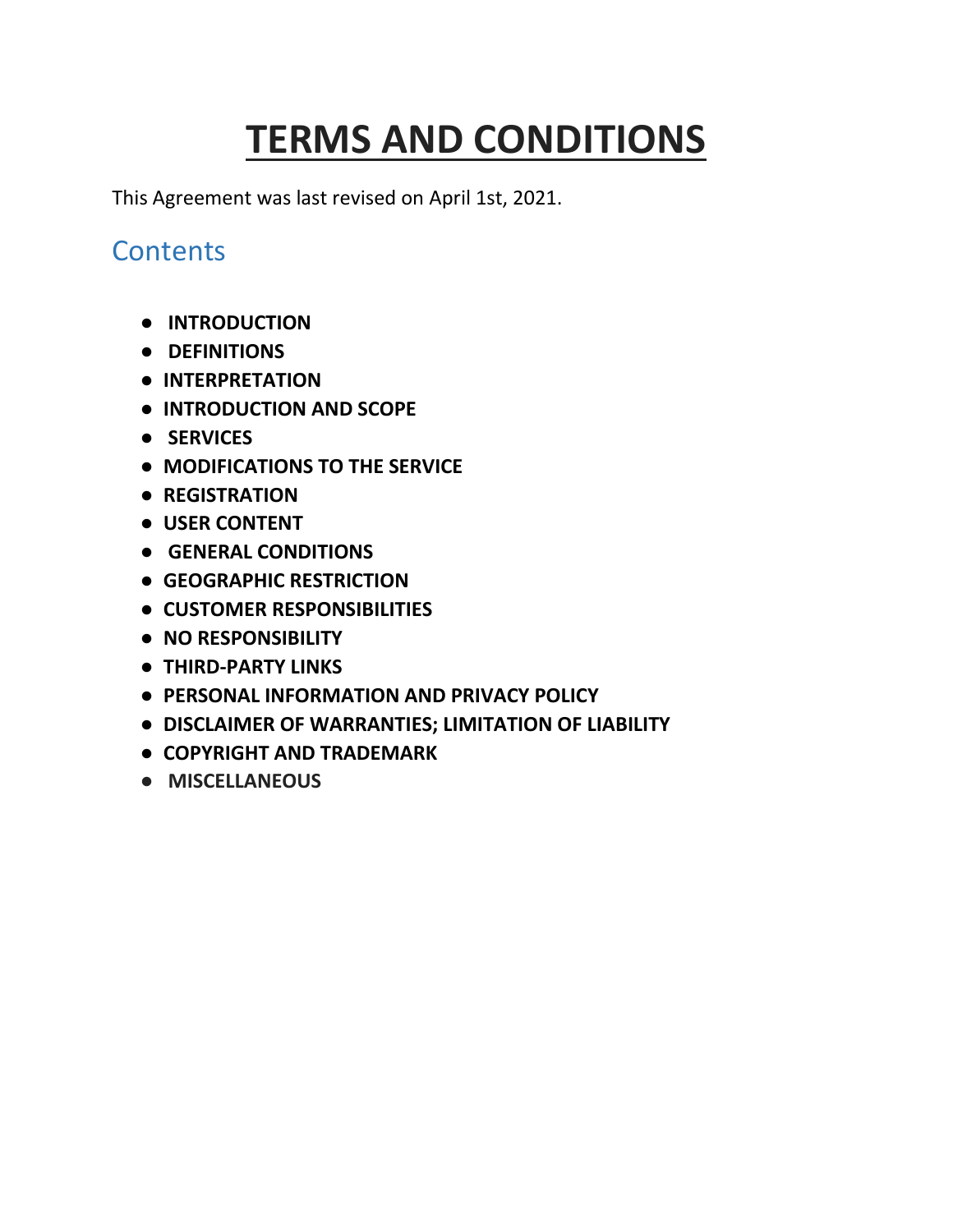# **INTRODUCTION**

<http://ringways.ca/> welcomes you.

We offer you access to our services through our "Website" (defined below) subject to the below-mentioned Terms and conditions. We as<http://ringways.ca/> holds all the legal rights to update these terms and conditions from time to time with or without notice to you. By accessing and using this Website, you acknowledge that you have read, understood, and agree to be lawfully bound by these terms and conditions and our Privacy Policy, which are hereby incorporated by reference (collectively, this "Agreement").

In case you do not agree with any of these terms, then please do not use the Website.

#### <span id="page-1-0"></span>**DEFINITIONS**

- "**Agreement**" denotes to this Terms and Conditions and the Privacy Policy and other documents provided to you by the Website;
- "**User**", "**You**" and "**your**" denotes the person who is accessing it to take any service from us. User shall include the company, partnership, sole trader, person, body corporate or association taking services of this Website;
- "**Customer**" refers to the user who accesses the website and makes the payment for purchasing services or availing services;
- "**We**", "**us**", "**our**" and "**Company**" are references to **[http://ringways.ca/;](http://ringways.ca/)**
- "**Website**" shall mean and include ["http://ringways.ca/](http://ringways.ca/) and any successor Website of the Company or any of its affiliates;
- "**Customer Account**" shall mean an electronic account opened for the customer for availing various services offered on the website;

### <span id="page-1-1"></span>**INTERPRETATION**

- All references to the singular include the plural and vice versa and the word "includes" should be construed as "without limitation".
- Words importing any gender shall include all the other genders.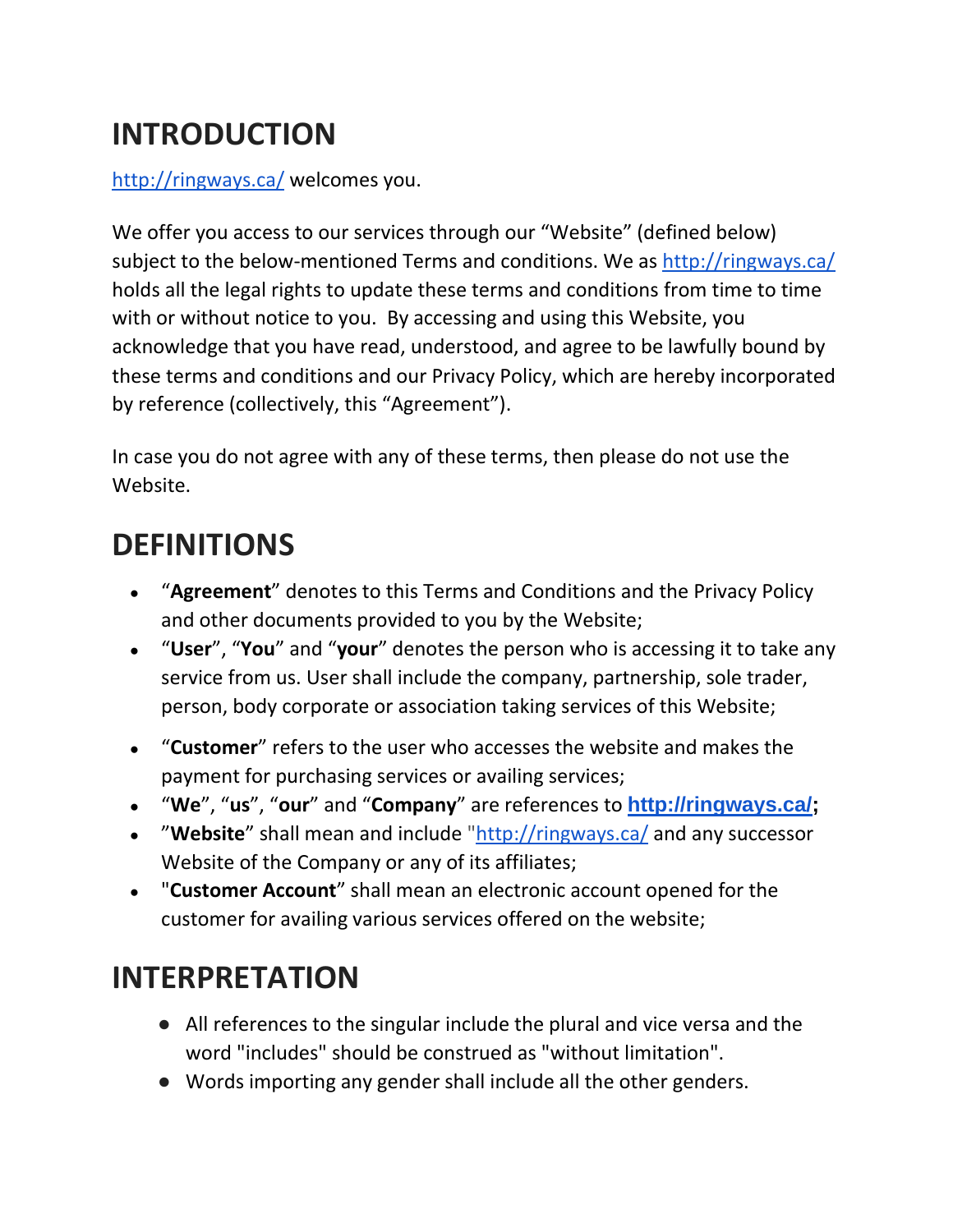- Reference to any statute, ordinance, or other law includes all regulations and other instruments and all consolidations, amendments, reenactments, or replacements for the time being in force.
- All headings, bold typing, and italics (if any) have been inserted for convenience of reference only and do not define, limit or affect the meaning or interpretation of the terms of this Agreement.

### <span id="page-2-0"></span>**INTRODUCTION AND SCOPE**

- **Scope**. These Terms govern your use of the Website and the Services. Except as otherwise specified, these Terms do not apply to Third-Party Products or Services, which are governed by their terms of service.
- **Eligibility**: Certain Service of the Website is not available to minors under the age of 13 or to any users suspended or removed from the system by us for any reason.
- **Electronic Communication:** When you use this Website or send e-mails and other electronic communications from your desktop or mobile device to us, you are communicating with us electronically. By sending, you agree to receive a reply from us electronically in the same format and you can keep copies of these communications for your records.

#### <span id="page-2-1"></span>**SERVICES**

*At [http://ringways.ca/,](http://ringways.ca/) we offer a meticulously designed website where we are offering delivery services to our users. We deliver the products and goods for our customers.* 

*We are trying our best to improve our services day by day and we surely deliver you with happiness.*

### **MODIFICATIONS TO THE SERVICE**

We reserve or hold all the legal rights, at our discretion, to change, modify, add to, or remove portions of the Terms (collectively, "**Changes**"), at any time. We may notify you of changes by sending an email to the address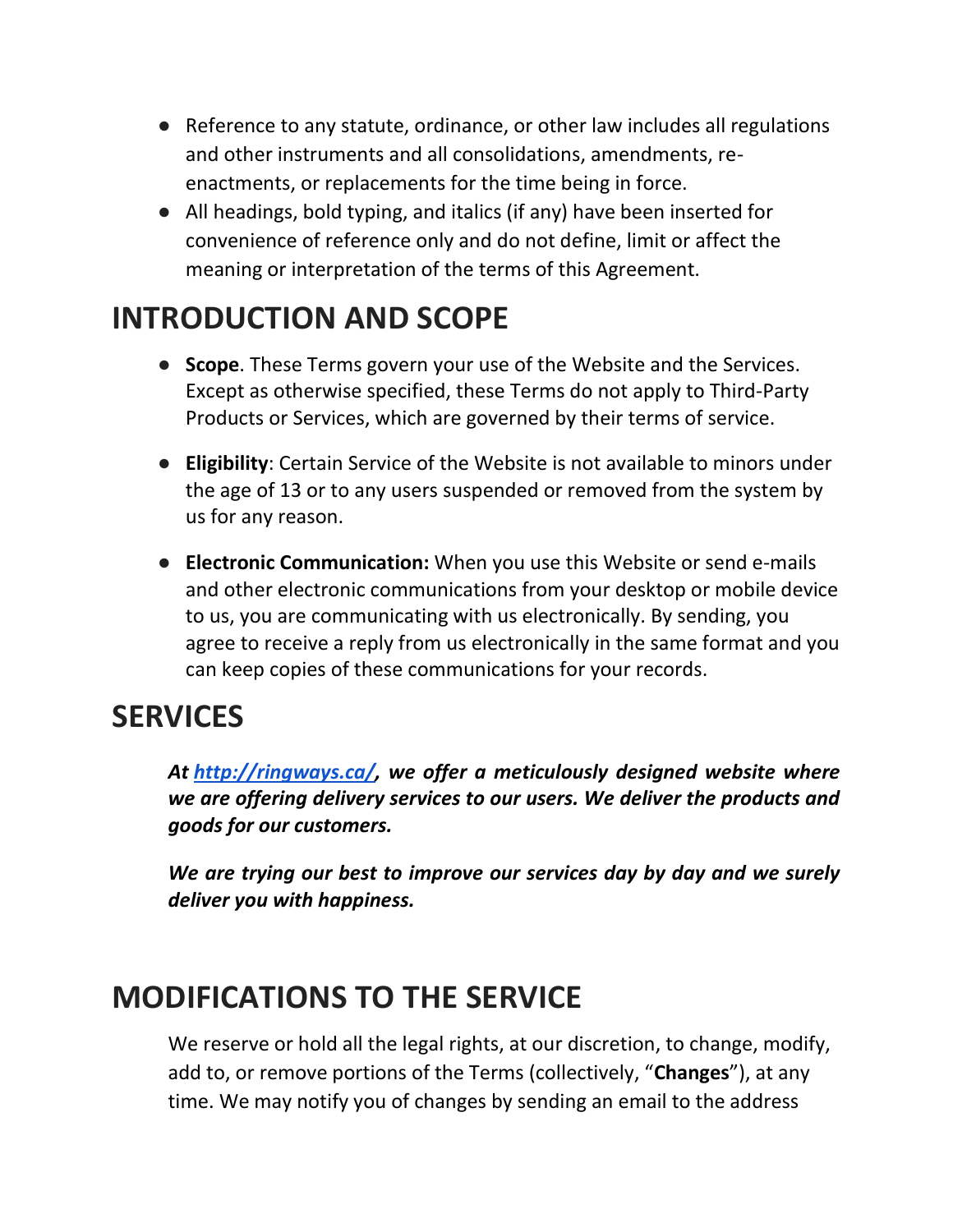identified in your Account or by posting a revised version of the Terms incorporating the changes to its Website.

### **ACCOUNT**

For accessing the website and using certain Resources, you may be required to provide specific information and to create a user ID and password to establish an account.

You accept that the details you provide about establishing an account are correct and that you will keep your details up-to-date. You are responsible for the security of all of your user names, passwords, and registration information (such as unique account identifiers or historical billing information), and you are solely responsible for any use (authorized or not) of your accounts. You agree to notify us immediately about any unauthorized activity regarding any of your accounts or other breaches of security. We may at our discretion suspend or terminate any of your usernames and passwords at any time with or without notice.

# <span id="page-3-0"></span>**USER CONTENT**

#### A. **Content Responsibility.**

The website permits you to post comments, feedback, etc. but you are solely responsible for the content posted by you. You represent that you have required permission to use the content.

When posting content to the website, please do not post content that:

- contains ill-mannered, profane, abusive, racist or hateful language or expressions, text, photographs or illustrations that are pornographic or in poor taste, inflammatory attacks of a personal, racial or religious nature;
- is defamatory, threatening, disparaging, grossly inflammatory, false, misleading, fraudulent, inaccurate, unfair, contains gross exaggeration or unsubstantiated claims;
- violates the privacy rights of any third party, is unreasonably harmful or offensive to any individual or community;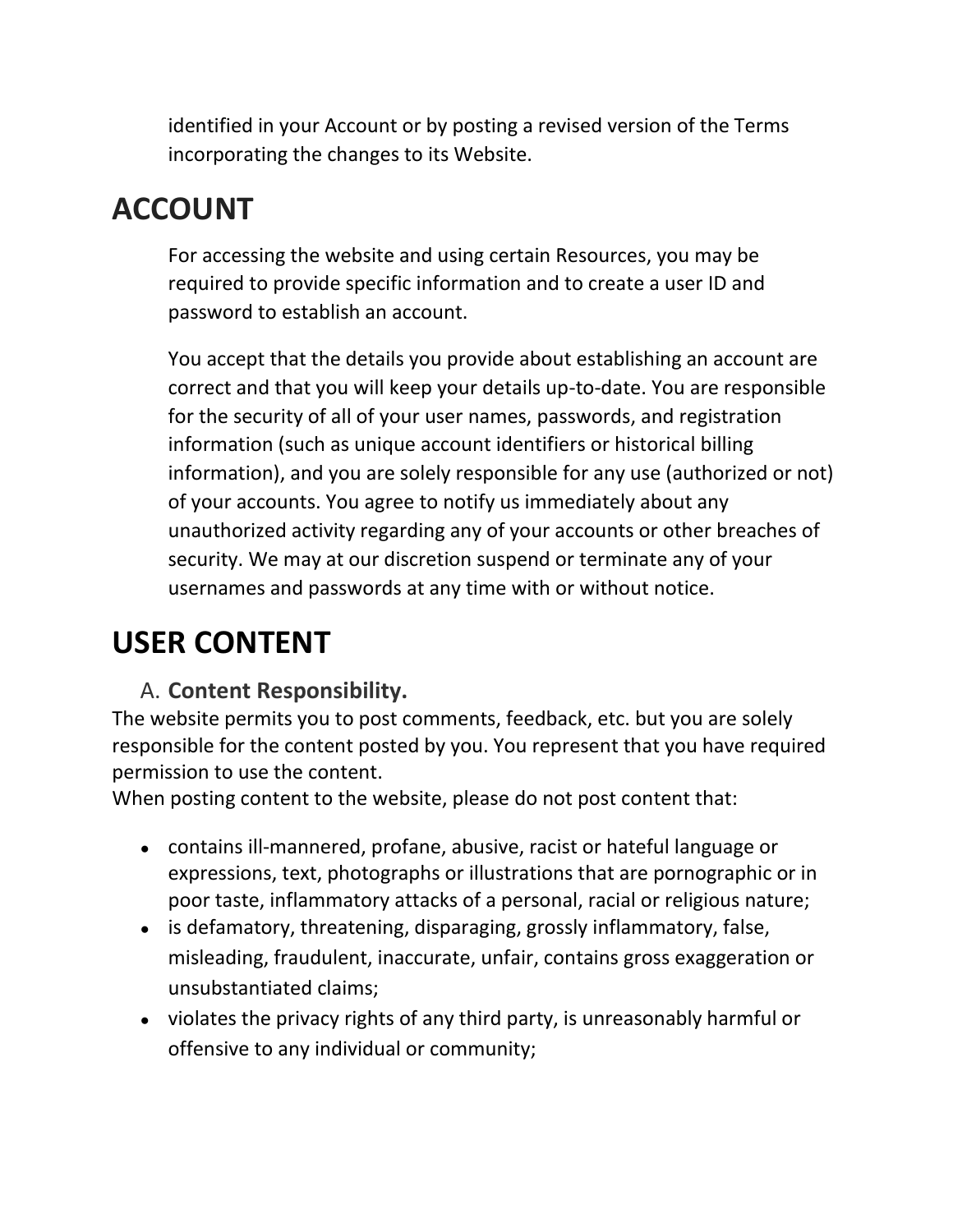- discriminates on the grounds of race, religion, national origin, gender, age, marital status, sexual orientation or disability, or refers to such matters in any manner prohibited by law;
- violates or inappropriately encourages the violation of any municipal, state, federal, or international law, rule, regulation, or ordinance;
- uses or attempts to use another's account, password, service, or system except as expressly permitted by the Terms of use uploads or transmits viruses or other harmful, disruptive, or destructive files;
- sends repeated messages related to another user and/or makes derogatory or offensive comments about another individual or repeats prior posting of the same message under multiple emails or subjects.

Any submitted content will be refused by us. If repeated violations occur, we reserve the right to cancel user access to the website without advanced notice.

#### <span id="page-4-0"></span>**GENERAL CONDITIONS**

- We do not guarantee the accuracy, completeness, validity, or timeliness of the products listed by us.
- We make material changes to these terms of service from time to time, we may notify you either by prominently posting a notice of such changes or via email communication.
- The website is licensed to you on a limited, non-exclusive, nontransferrable, non-sublicensable basis, solely to be used in connection with the Service for your private, personal, non-commercial use, subject to all the terms and conditions of this Agreement as they apply to the Service.

# <span id="page-4-1"></span>**GEOGRAPHIC RESTRICTION**

We reserve the right, to limit the usage or supply of any service to any person, geographic region, or jurisdiction. We may use this right as per necessity. We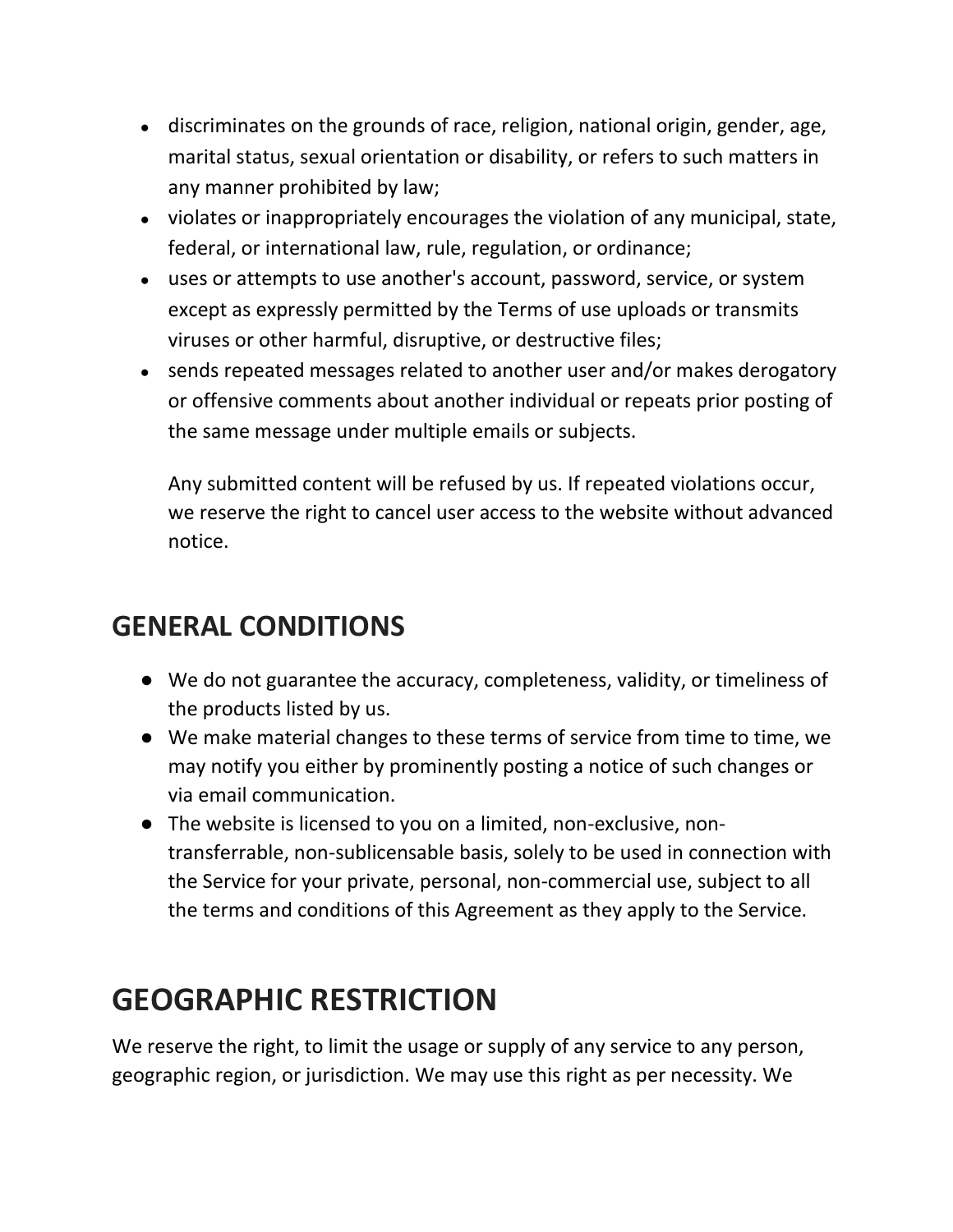reserve the right to suspend any Service at any time. Any offer to provide any Service made on this Website is invalid where banned.

# <span id="page-5-0"></span>**USER RESPONSIBILITIES**

- You shall use the Service and Website for a lawful purpose and comply with all the applicable laws while using the Website;
- You shall not use or access the Website for collecting any market research for some competing business;
- You shall not misrepresent or personate any person or entity for any false or illegal purpose;
- You shall not use any virus, hacking tool for interfering in the operation of the Website or data and files of the Website;
- You will not use any device, scraper, or any automated thing to access the Website for any means without taking permission.
- You will inform us about anything that is inappropriate or you can inform us if you find something illegal;
- You will not interfere with or try to interrupt the proper operation of the Website through the use of any virus, device, information collection or transmission mechanism, software or routine, or access or try to gain access to any data, files, or passwords connected to the Website through hacking, password or data mining, or any other means;
- You will not cover, obscure, block, or in any way interfere with any advertisements and/or safety features (e.g., report abuse button) on the Website;
- You will not take any action that levies or may levy (in our sole decision) an unreasonable or unreasonably big load on our technical arrangement; and
- You will let us know about the unsuitable content of which you become aware. If you discover something that infringes any law, please let us know, and we'll review it.

We reserve the right, in our sole and absolute discretion, to deny you access to the Website or any service, or any portion of the Website or service, without notice, and to remove any content.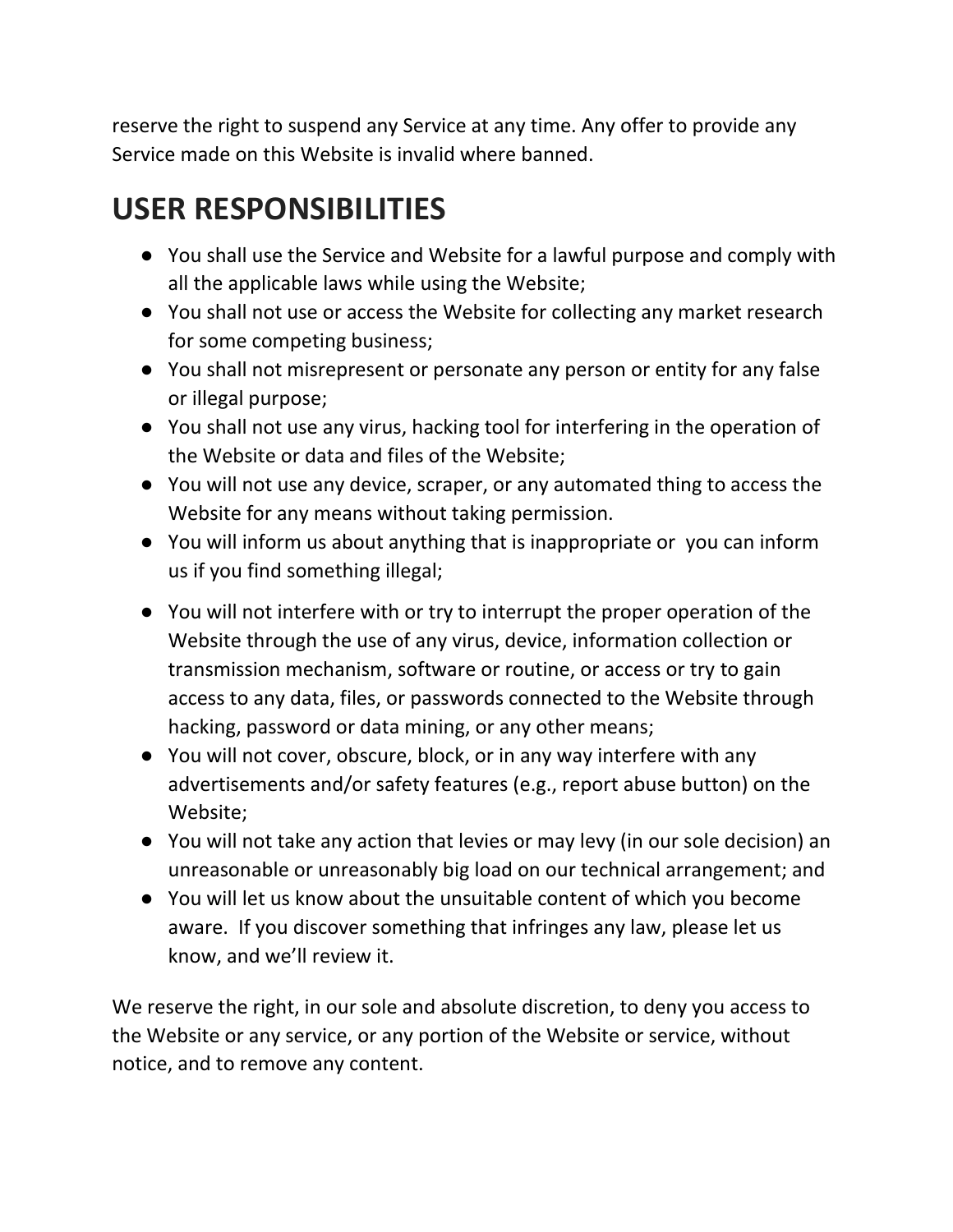### <span id="page-6-0"></span>**NO RESPONSIBILITY**

We are not responsible to you for:

- any reliance that you may place on any material or commentary posted on our website. Please note that nothing contained in our website or the material published on it is intended to amount to advice on which you should rely; or
- any losses you suffer because the information you put into our website is inaccurate or incomplete; or
- any losses you suffer because you cannot use our website at any time; or
- any errors in or omissions from our website; or
- any losses you may suffer by relying on any commentary, postings, or reviews (of our services or that of our partners) on our website; or
- any unauthorized access or loss of personal information that is beyond our control.

### <span id="page-6-1"></span>**THIRD-PARTY LINKS**

The Website may comprise links to external or third-party Websites ("External Sites"). These links are provided exclusively as ease to you and not as an authorization by us of the content on such External Sites. The content of such External Sites is created and used by others. You can communicate with the site administrator for those External Sites. We are not accountable for the content provided in the link of any External Sites and do not provide any representations about the content or correctness of the information on such External Sites. You should take safety measures when you are downloading files from all these Websites to safeguards your computer from viruses and other critical programs. If you agree to access linked External Sites, you do so at your own risk.

### <span id="page-6-2"></span>**PERSONAL INFORMATION AND PRIVACY POLICY**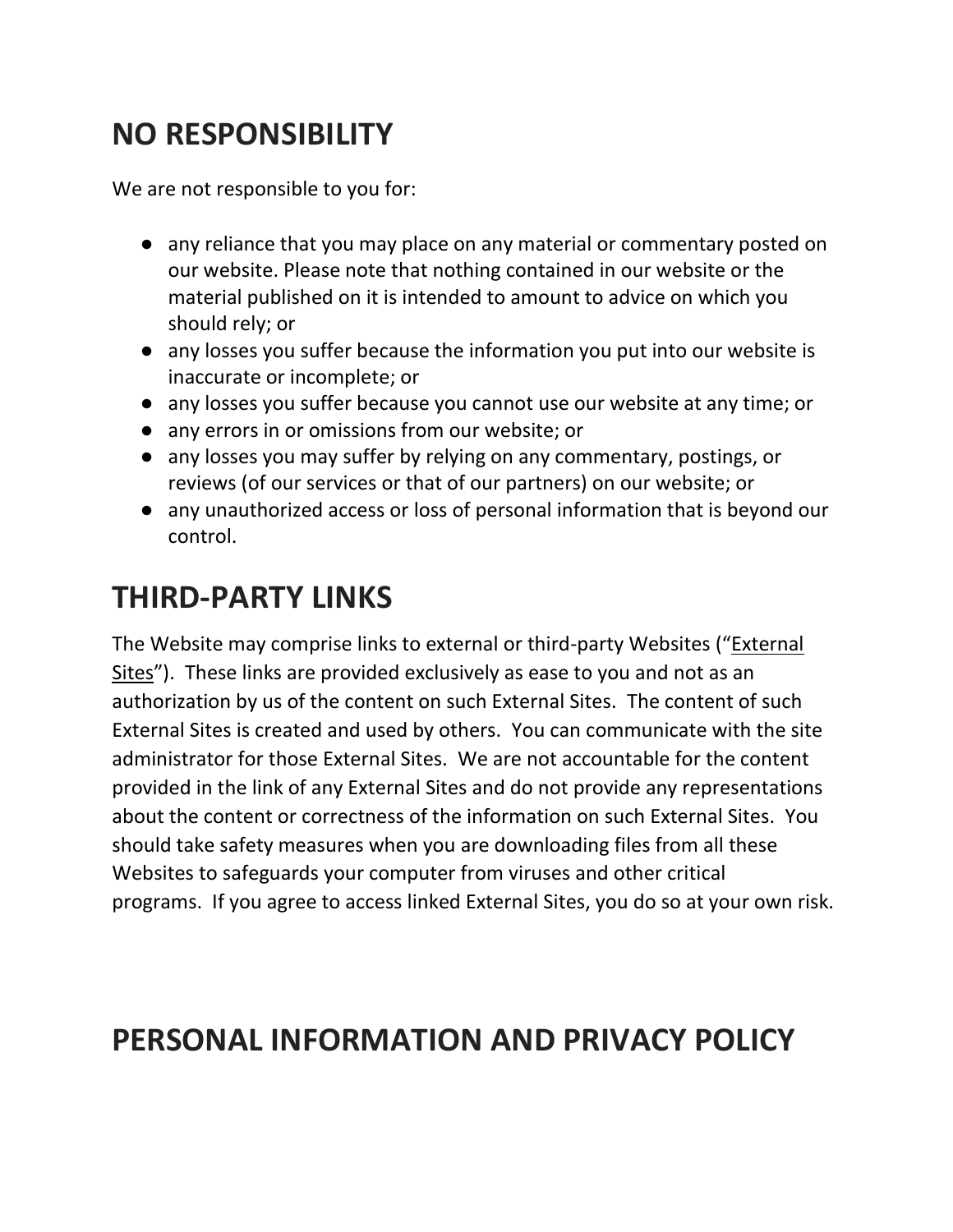By accessing or using this Website, you approve us to use, store, or otherwise process your personal information as per our Privacy Policy.

### <span id="page-7-0"></span>**COPYRIGHT AND TRADEMARK**

**The Website may contain material, such as software, text, graphics, images, designs, sound recordings, audiovisual works, and other material provided by or on behalf of us (collectively referred to as the "Content"). The Content may be possessed by us or third parties. Unauthorized use of the Content may infringe copyright, trademark, and other laws. You have no rights in or to the Content, and you will not take the Content except as allowed under this Agreement. No other use is allowed without prior written consent from us. You must recollect all copyright and other proprietary notices contained in the original Content on any copy you make of the Content. You may not transfer, provide license or sub-license, sell, or modify the Content or reproduce, display, publicly perform, make a derivative version of, distribute, or otherwise use the Content in any way for any public or commercial purpose. The use or posting of the Content on any other Website or in a networked computer environment for any purpose is expressly prohibited.**

**If you infringe any part of this Agreement, your permission to access and/or use the Content and the Website automatically terminates and you must immediately destroy any copies you have made of the Content.**

**Our trademarks, service marks, and logos used and displayed on the Website are registered and unregistered trademarks or service marks of us. Other company, product, and service names located on the Website may be trademarks or service marks owned by others (the "Third-Party Trademarks," and, collectively with us, the "Trademarks"). Nothing on the Website should be construed as granting, by implication, estoppel, or otherwise, any license or right to use the Trademarks, without our prior written permission specific for each such use. None of the Content may be retransmitted without our express, written consent for every instance.**

### **MISCELLANEOUS**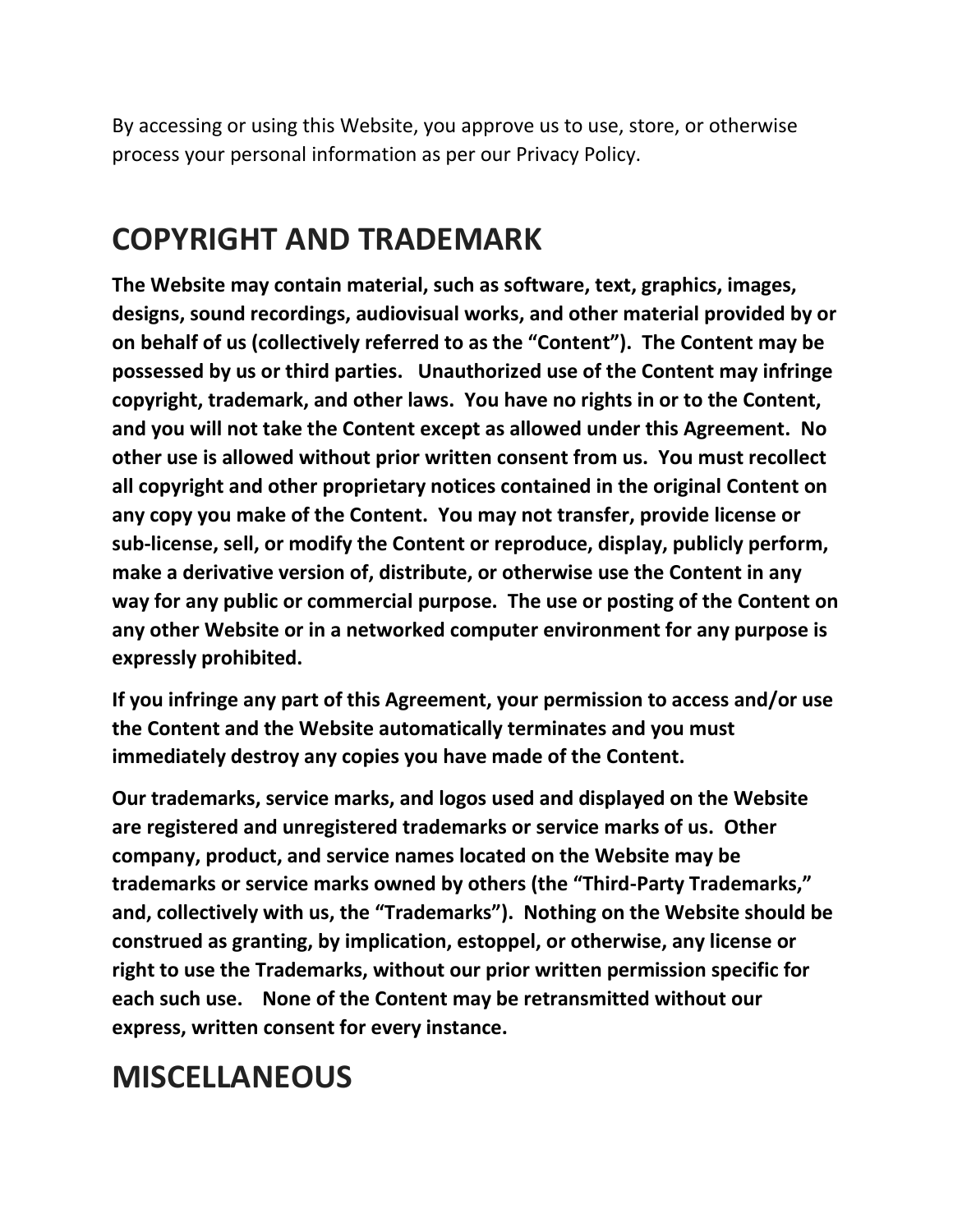#### <span id="page-8-0"></span>**SEVERABILITY**

If any provision of these Terms is found to be unenforceable or invalid, that provision will be limited or eliminated to the minimum extent necessary so that the Terms will otherwise remain in full force and effect and enforceable.

#### **TERMINATION**

**Term**. The Services provided to you can be canceled or terminated by us. We may terminate these Services at any time, with or without cause, upon written notice. We will have no liability to you or any third party because of such termination. Termination of these Terms will terminate all of your Services subscriptions.

**Effect of Termination**. Upon termination of these Terms for any reason, or cancellation or expiration of your Services: (a) We will cease providing the Services; (b) you will not be entitled to any refunds or usage fees, or any other fees, pro-rata or otherwise; (c) any fees you owe to us will immediately become due and payable in full, and (d) we may delete your archived data within 30 days. All sections of the Terms that expressly provide for survival, or by their nature should survive, will survive termination of the Terms, including, without limitation, indemnification, warranty disclaimers, and limitations of liability.

#### **ENTIRE AGREEMENT**

This Agreement constitutes the entire agreement between the parties hereto concerning the subject matter contained in this Agreement.

#### **GOVERNING LAW AND JUDICIAL RECOURSE**

The terms herein will be governed by and construed following the Law of Canada without giving effect to any principles of conflicts of law. The Courts of Canada shall have exclusive jurisdiction over any dispute arising from the use of the Website.